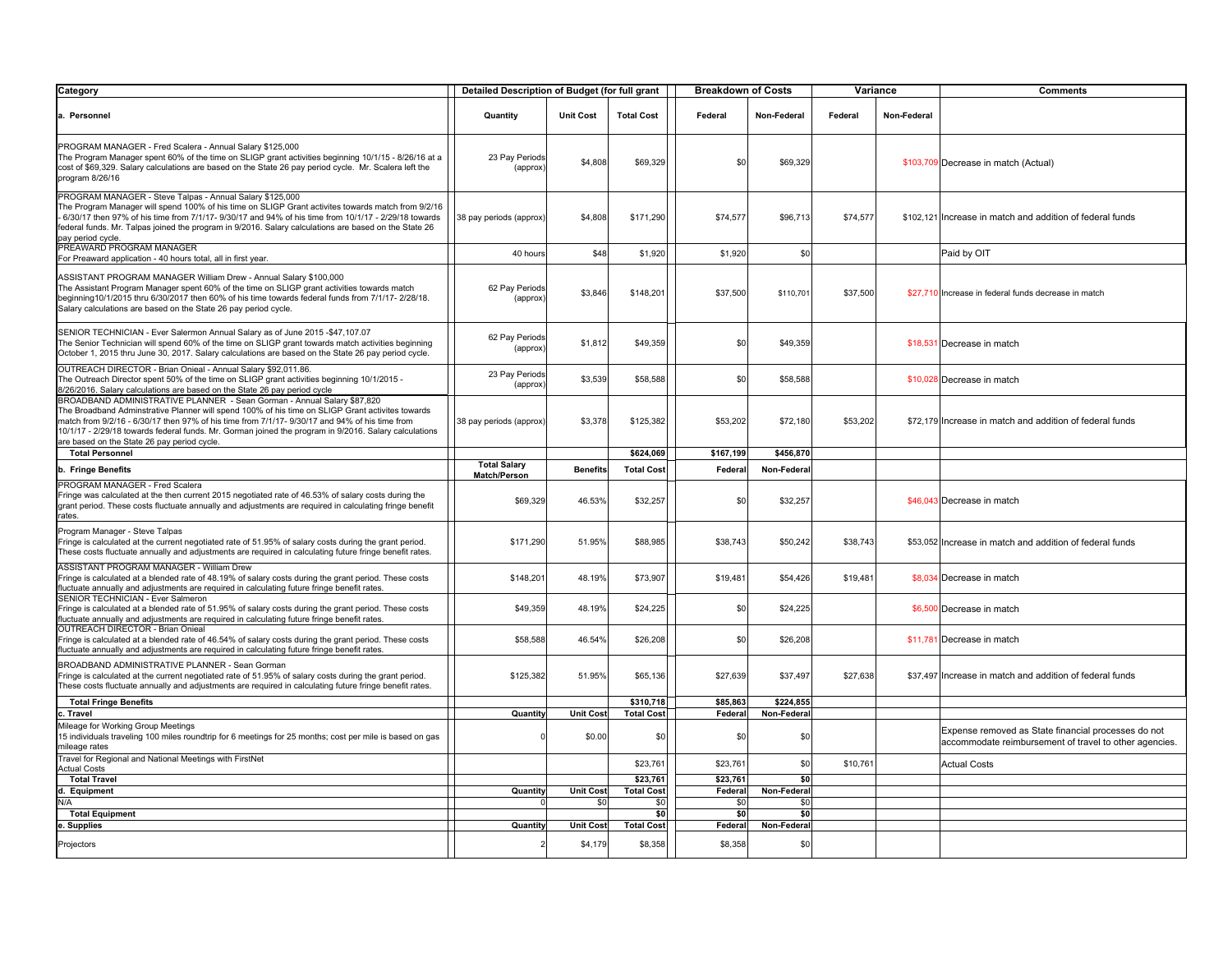| <b>Office Supplies</b>                                                                                                                                                                                                                                                                                  | 30       | \$50             | \$1,500           | \$1,500         | \$0         |           |          |                     |
|---------------------------------------------------------------------------------------------------------------------------------------------------------------------------------------------------------------------------------------------------------------------------------------------------------|----------|------------------|-------------------|-----------------|-------------|-----------|----------|---------------------|
| budgeted at \$50/month for original period of grant of 30 months                                                                                                                                                                                                                                        |          |                  |                   |                 |             |           |          |                     |
| Laptops plus necessary software                                                                                                                                                                                                                                                                         |          | \$2.47'          | \$4.941           | \$4,941         | \$0         |           |          |                     |
| <b>Total Supplies</b>                                                                                                                                                                                                                                                                                   |          |                  | \$14.799          | \$14.799        | \$0         | \$7.09    |          | <b>Actual Costs</b> |
| Contractual                                                                                                                                                                                                                                                                                             | Quantity | <b>Unit Cost</b> | <b>Total Cost</b> | Federal         | Non-Federal |           |          |                     |
| PROJECT MANAGER - Jennifer Nugent<br>The Project Manager is a contracted position and spent approx 30 hours per week on SLIGP grant<br>activities under the subcontracting company North Highland starting 1/1/2016 and ending 10/6/2016.<br>The Project Manager's contracted hourly rate was \$200/hr. | 1102     | \$200            | \$220,400         | \$220,400       | \$0         |           |          | Decrease match      |
| PROJECT MANAGER -Jennifer Nugent<br>In 10/2016 the State negotiated a decrease in rate to \$158 for the project management position.<br>Expected effort of 35 hours/week from 10/7/2016 through 10/13/2017. Total of 255 days * 7 hours / day                                                           | 1785     | \$158            | \$282,030         | \$282,030       | \$0         | \$4,082   |          |                     |
| PROJECT AND GRANT MANAGEMENT - TBD<br>Due to changes in personnel, beginning 10/15/2017 the Project Management and Grant Managememt<br>position will be combined and new contractor position filled. This position will be active 10/16/17 though<br>2/28/2018. Total of 92 days * 8 hours / day        | 736      | \$158            | \$116,288         | \$116,288       | \$0         |           |          |                     |
| <b>GRANTS MANAGER</b><br>The Grants Manager is a contracted position and spent approximately 4 hours a day on grant<br>management activities from 1/1/2016 - 5/26/17. This function will be handled by existing program<br>members from 5/26/17 - 2/28/18                                               | 949      | \$70.35          | \$66,762          | \$66,762        | \$0         | \$191,43  |          | \$0 Actual          |
| BROADBAND SME- The Broadband SME was a contracted position spent approximately 30 hours per<br>week on SLIGP grant activities starting 1/1/2016 ending 9/30/16. The Broadband SME contracted<br>hourly rate is \$153.92/hour.                                                                           | 1405     | \$153.92         | \$216,247.00      | \$216,247       | \$0         | \$263,06  |          | Actual              |
| ADMINISTRATIVE AND DATA SUPPORT -<br>The Adminstrative and Data Support is a contracted position and spent approximately 4 hours a day on<br>Sligp grant management activities from 1/1/2016 - 5/26/17. This function will be handled by existing<br>program members from 5/26/17 - 2/28/18             | 948      | 70.35            | \$66,692          | \$66,692        | \$0         | \$191,51  |          | Actual              |
| <b>OUTREACH SPECIALIST -</b><br>The Outreach Specialist position is a contracted position and will spend 40 hours per week on SLIGP<br>grant activities for 25 months, starting 1/1/2016 and ending 9/30/2016. The Outreach Specialist's<br>contracted hourly rate was \$185/hr                         | 1490     | \$185            | \$275,620         | \$275.620       | \$0         | \$492.50  |          | Actual              |
| <b>GOVERNANCE SUPPORT</b><br>The Governance Support position is a contracted positon and spent approximately 20.35 hours per<br>month of time on SLIGP grant activities for 41 months starting September 1, 2014 and ending<br>September 30, 2016.                                                      | 277      | \$152.36         | \$42,279          | \$42,279        | \$0         | \$84,83   |          | Actual              |
| PREAWARD GOVERNANCE SUPPORT<br>For Preaward application - 40 hours                                                                                                                                                                                                                                      | 40 hours | \$150            | \$6,000           | \$6,000         | \$0         |           |          |                     |
| Contractor Support - Program Analysis and Recommendations, Data Collection and Support - Blended<br>consultant rate of \$203                                                                                                                                                                            | 1838     | \$203            | 373,202<br>\$     | \$373,202       | \$0         |           |          |                     |
| Contractor Support - State Plan Analysis - Blended consultant rate of \$203                                                                                                                                                                                                                             | 605      | \$203            | \$122,750         | \$122,750       | \$0         |           |          |                     |
| Contractor Support - County and Muncipal Outreach sessions- Blended consultant rate of \$203                                                                                                                                                                                                            | 2437     | \$203            | \$494,695         | \$494.695       | \$0         | \$807,931 |          |                     |
| Contractor Support - PSAP Integration- Blended consultant rate of \$203                                                                                                                                                                                                                                 | 333      | \$203            | \$67,617          | \$67,617        | \$0         |           |          |                     |
| Contractor Support - Workshop - Case Studies/Scenarios- Blended consultant rate of \$203                                                                                                                                                                                                                | 129      | \$203            | \$26,209          | \$26,209        | \$0         |           |          |                     |
|                                                                                                                                                                                                                                                                                                         |          |                  |                   |                 |             |           |          |                     |
| <b>Total Contractual</b>                                                                                                                                                                                                                                                                                |          |                  | \$2,376,790       | \$2,376,790     | \$0         |           |          |                     |
| q. Construction                                                                                                                                                                                                                                                                                         | Quantity | <b>Unit Cost</b> | <b>Total Cost</b> | Federal         | Non-Federal |           |          |                     |
| N/A                                                                                                                                                                                                                                                                                                     |          |                  | \$C               |                 |             |           |          |                     |
| <b>Total Construction</b>                                                                                                                                                                                                                                                                               |          |                  | \$0               | \$0             | \$0         |           |          | n/a                 |
| h. Other                                                                                                                                                                                                                                                                                                | Quantity | <b>Unit Cost</b> | <b>Total Cost</b> | Federal         | Non-Federal |           |          |                     |
| <b>GOVERNANCE BODY MEMBERS</b><br>3 hours per quarter for each of 6 SPSCC members; an hour monthly for each of 12 PSCAC members<br>for 4.5 years on SLIGP work. Hourly cost of \$23.13 is based on Independent Sector calculations<br>(omitting benefits)                                               |          | \$0              | \$0               | \$ <sub>6</sub> | \$0         |           |          |                     |
| PRINTING / HANDOUTS<br>OHSP estimated cost of printing fliers, posters, and SLIGP information data sheets through State<br>contract vendors. Category also includes folders and pens. For period 1/1/15 though 2/28/17                                                                                  | 20226    | \$1              | \$20,226          | \$20,226        | \$0         |           |          | <b>Actual Costs</b> |
| MEETING ATTENDANCE TIME<br>15 people per meeting for 3.5 hours per meeting, 1 mtg per month Hourly cost of \$23.31 is based on<br>Independent Sector calculations (omitting benefits) for 25 Months.                                                                                                    |          | \$0              | \$0               | \$0             | \$0         |           | \$31,024 |                     |
| <b>MEETING FACILITIES</b><br>Room Rental, Attendance Fees and misc services for 1 meeting per month for 12 MONTHS                                                                                                                                                                                       | 12       | \$1,941          | \$23,289          | \$23,289        | \$0         |           |          | <b>Actual Costs</b> |
| <b>Total Other</b>                                                                                                                                                                                                                                                                                      |          |                  | \$43,516          | \$43,516        | \$0         | \$27,749  |          |                     |
|                                                                                                                                                                                                                                                                                                         |          |                  |                   |                 |             |           |          |                     |
| <b>Total Direct Charges</b>                                                                                                                                                                                                                                                                             |          |                  | 3,393,653.32      |                 |             |           |          |                     |
| <b>Indirect Costs</b>                                                                                                                                                                                                                                                                                   | Quantity | <b>Unit Cost</b> | <b>Total Cost</b> | Federal         | Non-Federal |           |          |                     |
| <b>Indirect Costs</b>                                                                                                                                                                                                                                                                                   | 0.00     | 0.00             | 0.00              | \$0             | \$0         |           |          |                     |
| <b>Total Indirect</b>                                                                                                                                                                                                                                                                                   |          |                  | 0.00              | \$0             | \$0         |           |          |                     |
| <b>TOTALS</b>                                                                                                                                                                                                                                                                                           |          |                  | 3,393,653.32      | \$2,711,928     | \$681,725   |           |          |                     |
|                                                                                                                                                                                                                                                                                                         |          |                  |                   |                 |             |           |          |                     |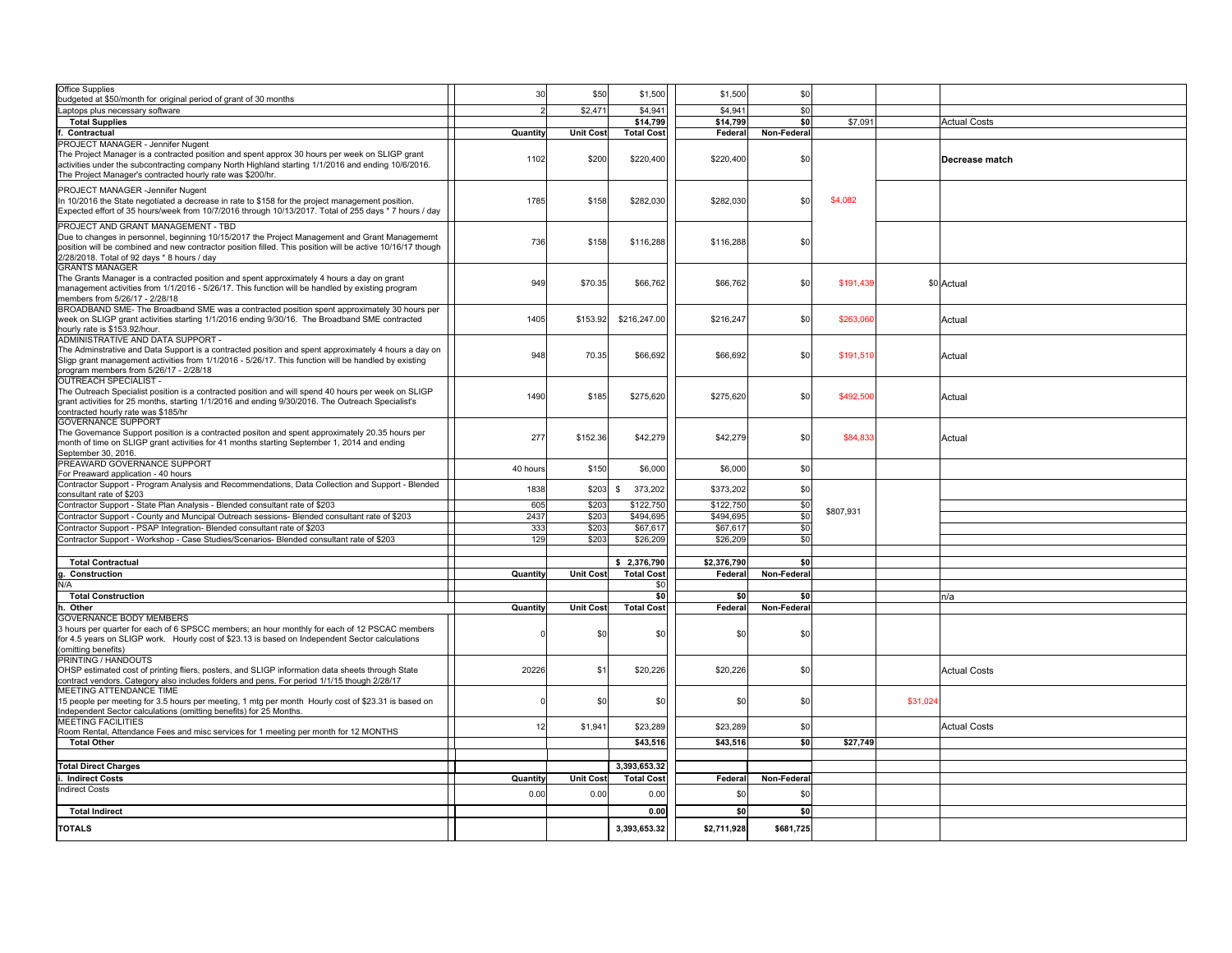

### **State of New Jersey State and Local Implementation Grant Program (SLIGP) Revised Budget Narrative**

### **Personnel**

| <b>Federal:</b>     | \$167,199 |
|---------------------|-----------|
| <b>Non-Federal:</b> | \$456,870 |
| Total:              | \$624,069 |

See the Detailed Budget Spreadsheet for calculations. Salary for personnel comes from State funds as in-kind match to the SLIGP grant. The State applies personnel salary to federal funds once match requirements have been met.

- Program Manager (Non-Federal/Federal): The Program Manager is the primary point of contact for consultation with FirstNet and provides programmatic direction and oversight for the State's public safety broadband program, which includes the SLIGP project. He is responsible to ensure that the SLIGP project is completed on time and within budget, as well as keeping State executives and the State's governance structure informed of the project's status. The original Program Manager for the New Jersey public safety broadband program (a full-time State employee) spent 60% of his time on the SLIGP project beginning October 1, 2015 through August 26, 2016. In September 2016, a new full-time State employee became the Program Manager and applied 100% of his time to the SLIGP program through June 30, 2017 at which time state required match was met. From July 1, 2017 through September 30, 2017 the program manager will be spending 97% of his time on SLIGP which will be accounted for in federal funds. From October 1, 2017 through February 28, 2018 the program manager will spend 94% of his time on SLIGP which will be accounted for in federal funds. The budgeted costs are only for the duties associated with public safety broadband and the SLIGP grant.
- Preaward Program Manager (Federal): The Preaward Program Manager worked for approximately 40 hours in the first year on the application process. Hourly rate of approximately \$48.00 per hour for a total of \$1,920.
- Assistant Program Manager (Non-Federal/Federal): The Assistant Program Manager is the secondary point of contact for consultation with FirstNet and assists in providing programmatic direction and oversight for the State's public safety broadband program, which includes the SLIGP project. He is accountable to ensure that the SLIGP project is completed on time and within budget, as well as assisting the Program Manager with informing State executives and the State's governance structure on the project's status. The State intends that the current Assistant Program Manager for the New Jersey public safety broadband program (a full-time State employee) will spend approximately 60% of his time on the SLIGP project beginning October 1, 2015 through June 30, 2016 at which time match will be met. From July 1, 2017 through February 28, 2018 the Assistant Program Manager will continue to spend 60% of his time on SLIGP which will be accounted for in federal funds. The budgeted costs are only for the duties associated with public safety broadband and the SLIGP grant.
- Senior Technician (Non-Federal): The Senior Technician duties and responsibilities will include assisting the Outreach Director in the execution of the SLIGP outreach campaign,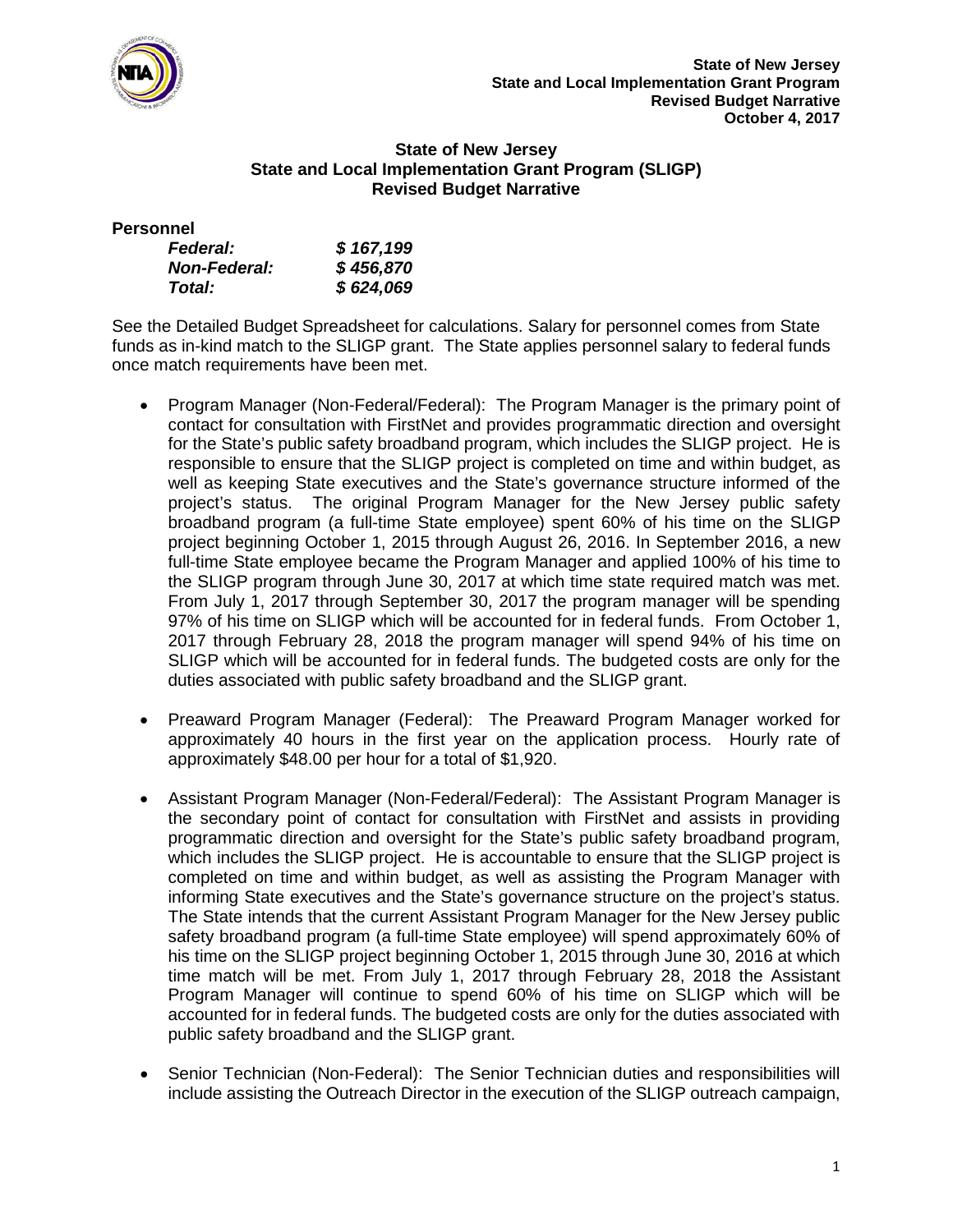

assisting in formulating outreach materials, collection and dissemination of outreach feedback from public safety constituents. The State intends that the current Senior Technician for the New Jersey public safety broadband program (a full-time State employee) will spend approximately 60% of his time on the SLIGP project beginning October 1, 2015 through June 30, 2017 at which time the match will have been met. The budgeted costs are only for the duties associated with public safety broadband and the SLIGP grant.

- Outreach Director (Non-Federal): The State intends that the Outreach Director will design and ensure execution of the State's SLIGP outreach campaign with the help of the Outreach Specialist. The State intends that the Outreach Director will spend approximately 50% of his time on the SLIGP project from October 1, 2015 – August 26, 2016. The source of this match is the State's general fund, is not from another Federal source, and is not used as match for any other Federal grant.
- Broadband Administrative Planner (Non-Federal/Federal) The Broadband Administrative Planner was added to the project on September 2, 2017 after the departure of the Outreach Director. The Administrative Planner ensures execution of the State's SLIGP outreach campaign including scheduling events, preparation of materials, surveying participants and preparation of outreach materials. The Administrative Planner coordinates with the Contractor staff to ensure adherence to statements of work and deliverables. The Administrative Planner applied 100% of his time to the SLIGP program through June 30, 2017 at which time state required match was met. From July 1, 2017 through September 30, 2017 the program manager will be spending 97% of his time on SLIGP which will be accounted for in federal funds. From October 1, 2017 through February 28, 2018 the program manager will spend 94% of his time on SLIGP which will be accounted for in federal funds.
- Key Stakeholder Agency Staff (Non-Federal): Removed from ReBudget
- Governance Bodies (State Employee) Member Time (Non-Federal): Removed from Rebudget

# **Fringe**

| <b>Federal:</b>     | \$85,863  |
|---------------------|-----------|
| <b>Non-Federal:</b> | \$224,855 |
| Total:              | \$310,718 |

See the Detailed Budget Spreadsheet for calculations.

- Program Manager (Non-Federal/Federal): Benefits include FICA, unemployment, and retirement. All of this expense will be provided match from the State's general fund, is not from another Federal source, and is not used as match for any other Federal grant. Percent of fringe calculated matches percent of salary applied to project as shown above. After the match was met on June 30, 2017, fringe will be accounted for in federal funds.
- Assistant Program Manager (Non-Federal/Federal): Benefits include FICA, unemployment, and retirement. All of this expense will be provided as match from the State's general fund, is not from another Federal source, and is not used as match for any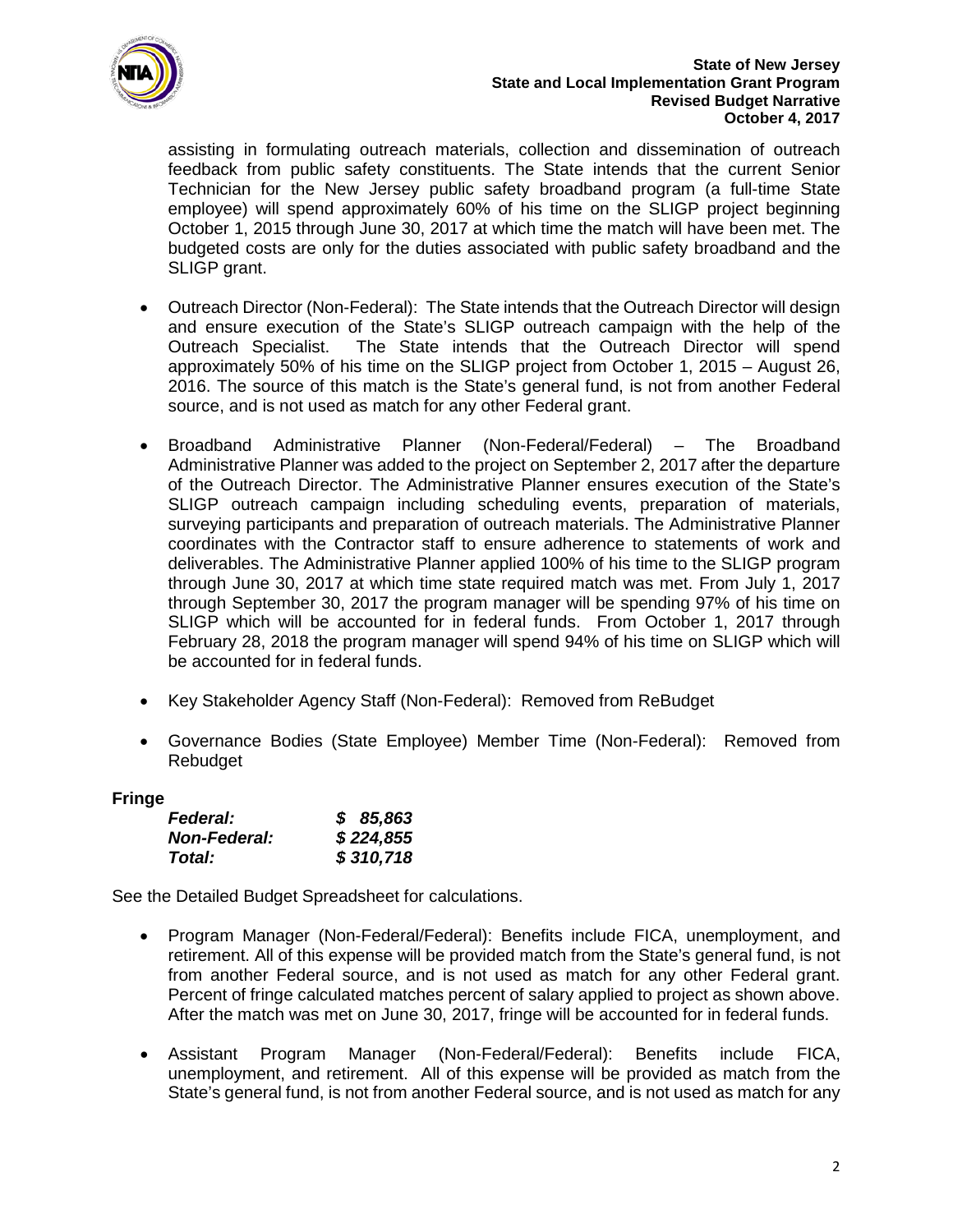

other Federal grant. Percent of fringe calculated match percent of salary applied to project shown above. After the match was met on June 30, 2017, fringe will be accounted for in federal funds.

- Senior Technician (Non-Federal): Benefits include FICA, unemployment, and retirement. All of this expense will be provided as match from the State's general fund, is not from another Federal source, and is not used as match for any other Federal grant. Percent of fringe calculated matches percent of salary applied to project as shown above.
- Outreach Director (Non-Federal): Benefits include FICA, unemployment, and retirement. All of this expense will be provided as match from the State's general fund, is not from another Federal source, and is not used as match for any other Federal grant. Percent of fringe calculated matches percent of salary applied to project as shown above.
- Broadband Administrative Planner (Non-Federal/Federal): Benefits include FICA, unemployment, and retirement. All of this expense will be provided match from the State's general fund, is not from another Federal source, and is not used as match for any other Federal grant. Percent of fringe calculated matches percent of salary applied to project as shown above. After the match was met on June 30, 2017, fringe will be accounted for in federal funds.
- Key Agency Staff (Non-Federal): Removed from Rebudget

# **Travel**

| <b>Federal:</b>     | \$23,761 |
|---------------------|----------|
| <b>Non-Federal:</b> | S 0      |
| Total:              | \$23,761 |

See the Detailed Budget Spreadsheet for calculations

- Mileage for Working Group Meetings (Federal): Removed from Rebudget.
- Travel for Regional and National Meetings (Federal): Staff will attend national and regional conferences to meet with FirstNet and share information and collaborate with other grant recipients. Travel costs include airfare, hotel, and per diem.

# **Equipment**

| <b>Federal:</b>     | \$0 |
|---------------------|-----|
| <b>Non-Federal:</b> | S 0 |
| Total:              | \$0 |

The State does not intend to have any equipment costs for this grant program.

## **Supplies**

| <b>Federal:</b>     | \$14,799 |
|---------------------|----------|
| <b>Non-Federal:</b> | S 0      |
| Total:              | \$14,799 |

See the Detailed Budget Spreadsheet for calculations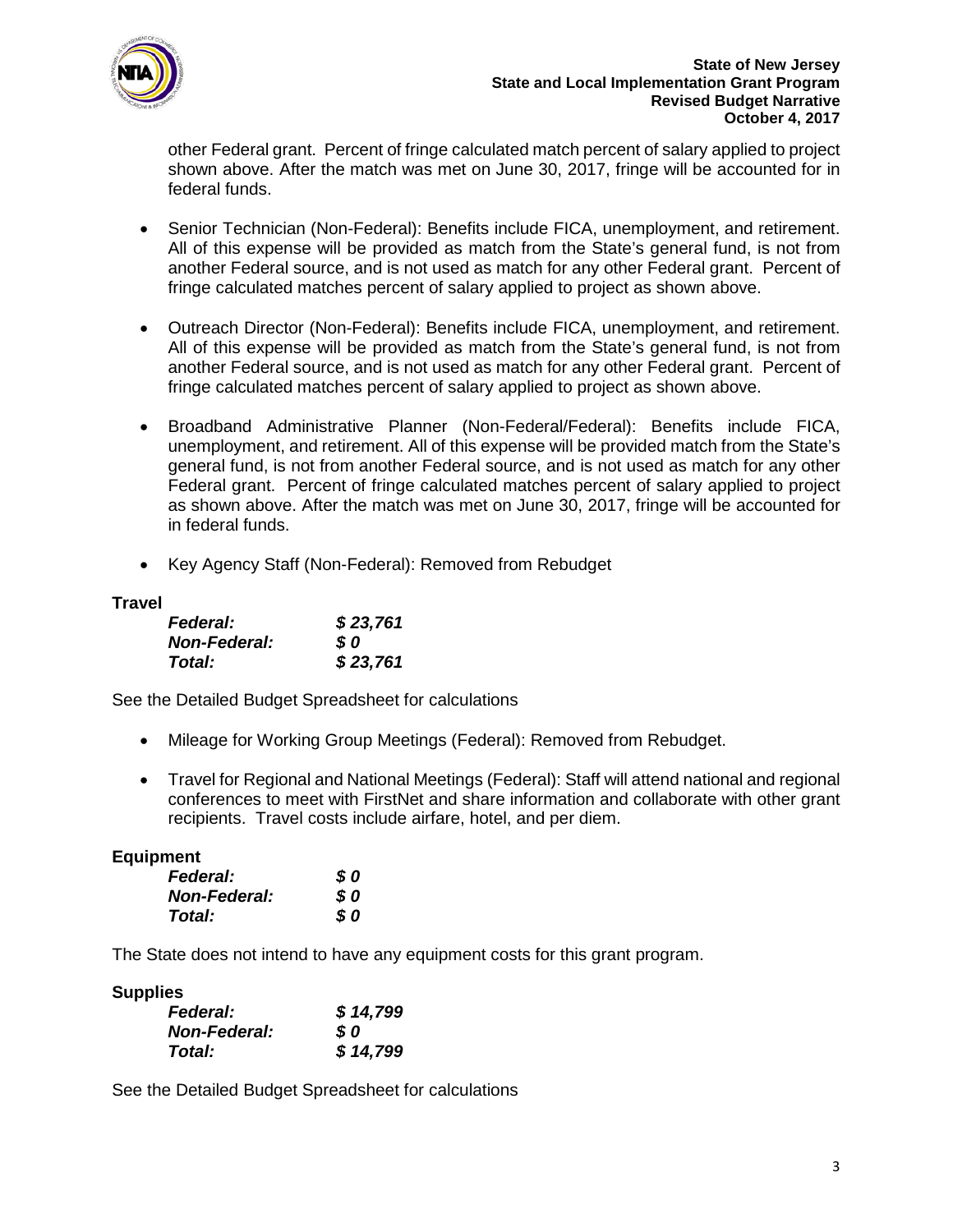

- Projector (Federal): The State intends to purchase two projectors for use at SLIGP education and outreach meetings.
- Office Supplies (Federal): The State intends to purchase paper and other general office supplies which will be used by the project team for grant-related activities.
- Laptops (Federal): The State intends to purchase two new laptops for shared use by the SLIGP project team while on travel and for conducting other grant-related work.

| Contractual         |             |
|---------------------|-------------|
| <b>Federal:</b>     | \$2,376,790 |
| <b>Non-Federal:</b> | SO.         |
| Total:              | \$2,376,790 |

See the Detailed Budget Spreadsheet for calculations.

- Project Manager (Federal): The State intends to use a contractor at about 75% of time to manage the SLIGP project on a day-to-day basis. The budgeted costs are only for the duties associated with public safety broadband and the SLIGP grant. The hourly rate for this contractor position is the hourly rate established in the State's standing Quality Assurance / Project Management contract established through the State's open, competitive procurement process pursuant to New Jersey procurement law. In October 2016, the State negotiated a new staff augmentation contract and transferred the Project Manager position to the new vehicle at a lower rate.
- Grants Manager (Federal): The Grants Manager is a contracted position and will spend approximately 3 hours a day, 4 days a week, January 1, 2016 thru April 30, 2016 on SLIGP grant activities and then 3 hours a day, 5 days a week from May 1, 2016 thru January 31, 2018. The budgeted costs are only for the duties associated with public safety broadband and the SLIGP grant. The hourly rate for this contractor position is the hourly rate established in the State's standing Quality Assurance / Project Management contract established through the State's open, competitive procurement process pursuant to New Jersey procurement law. In October 2016, the State negotiated a new staff augmentation contract and transferred the Grants Manager position to the new vehicle at a lower rate. In June 2017 through the end of the grant period, this position will be combined with the existing project manager.
- Broadband SME (Federal): The State intends to use a contractor at about 75% of time to support the SLIGP's outreach, education, as well as data collection efforts by providing expertise on LTE usage and application opportunities. The budgeted costs are only for the duties associated with public safety broadband and the SLIGP grant. The hourly rate for this contractor position is specified in the State's standing Staff Augmentation contract established through New Jersey's Participating Addendum to Commonwealth of Pennsylvania Contract No. 4400007198; the New Jersey Participating Addendum and the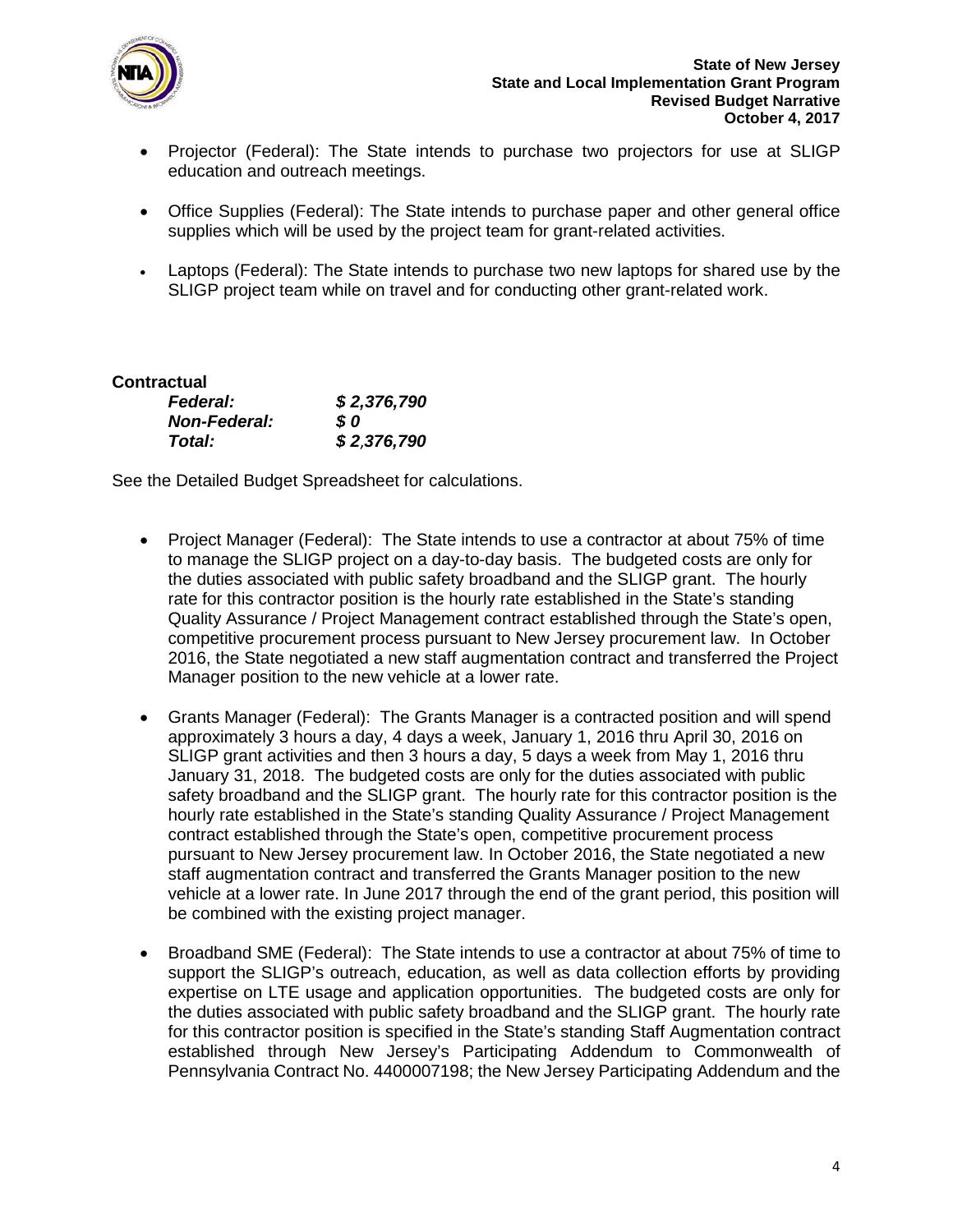

resulting Staff Augmentation contract both meet with the requirements of New Jersey state procurement law. This position was discontinued in October 1, 2017

- Administrative and Data Support (Federal): The Administrative and Data Support position is a contracted position and will spend approximately 3 hours a day, 4 days a week, January 1,2016 thru April 30, 2016 on SLIGP grant activities and then 3 hours a day, 5 days a week from May 1, 2016 thru January 31, 2018. The position will assist with arranging educational and requirements-gathering events, and performing data management tasks associated with maintaining stakeholder contacts and site identification/evaluation databases. The budgeted costs are only for the duties associated with public safety broadband and the SLIGP grant. The hourly rate for this contractor position is the hourly rate established in the State's standing Quality Assurance / Project Management contract established through the State's open, competitive procurement process pursuant to New Jersey procurement law. . In October 2016, the State negotiated a new staff augmentation contract and transferred the Grants Manager position to the new vehicle at a lower rate. In June 2017 through the end of the grant period, this position will be combined with the existing project manager.
- Outreach Specialist (Federal): The State intends to use a contractor, working full time in conjunction with the Outreach Director (a State employee) to accomplish the many outreach activities required under the SLIGP, including implementing the outreach campaign designed by the Outreach Director. The budgeted costs are only for the duties associated with public safety broadband and the SLIGP grant. The State intends to use its standing Staff Augmentation contract to procure the Outreach Specialist resource, paying that resource pursuant to the appropriate rate specified in that contract. Though the Outreach Specialist will support the Outreach Director, the State expects that the hourly rate for the Outreach Specialist (a contractor) will be greater than the calculated hourly rate for the Outreach Director (a full-time State employee). It is not uncommon that contractor rates exceed those of State employees. The State often relies upon contract labor for limited duration projects such as SLIGP because of the substantial delay and uncertainty involved in hiring new State employees. This position was discontinued in October 1, 2017.
- Governance Support (Federal): The State intends to use a contractor at about 20% of time to provide legal and policy support for the statewide governance structure under the SLIGP. The budgeted costs are only for the duties associated with public safety broadband and the SLIGP grant. The hourly rate for this contractor position is specified in the State's standing Staff Augmentation contract established through New Jersey's Participating Addendum to Commonwealth of Pennsylvania Contract No. 4400007198; the New Jersey Participating Addendum and the resulting Staff Augmentation contract both meet with the requirements of New Jersey state procurement law. This position was discontinued in October 1, 2017.
- Pre-award Governance Support (Federal): Prior to award, this resource will work an estimated 40 hours in preparing the SLIGP application and associated documents.
- Site Assessment Services: Removed from Rebudget
- Data Collection and Gathering Services (Federal): Removed from Rebudget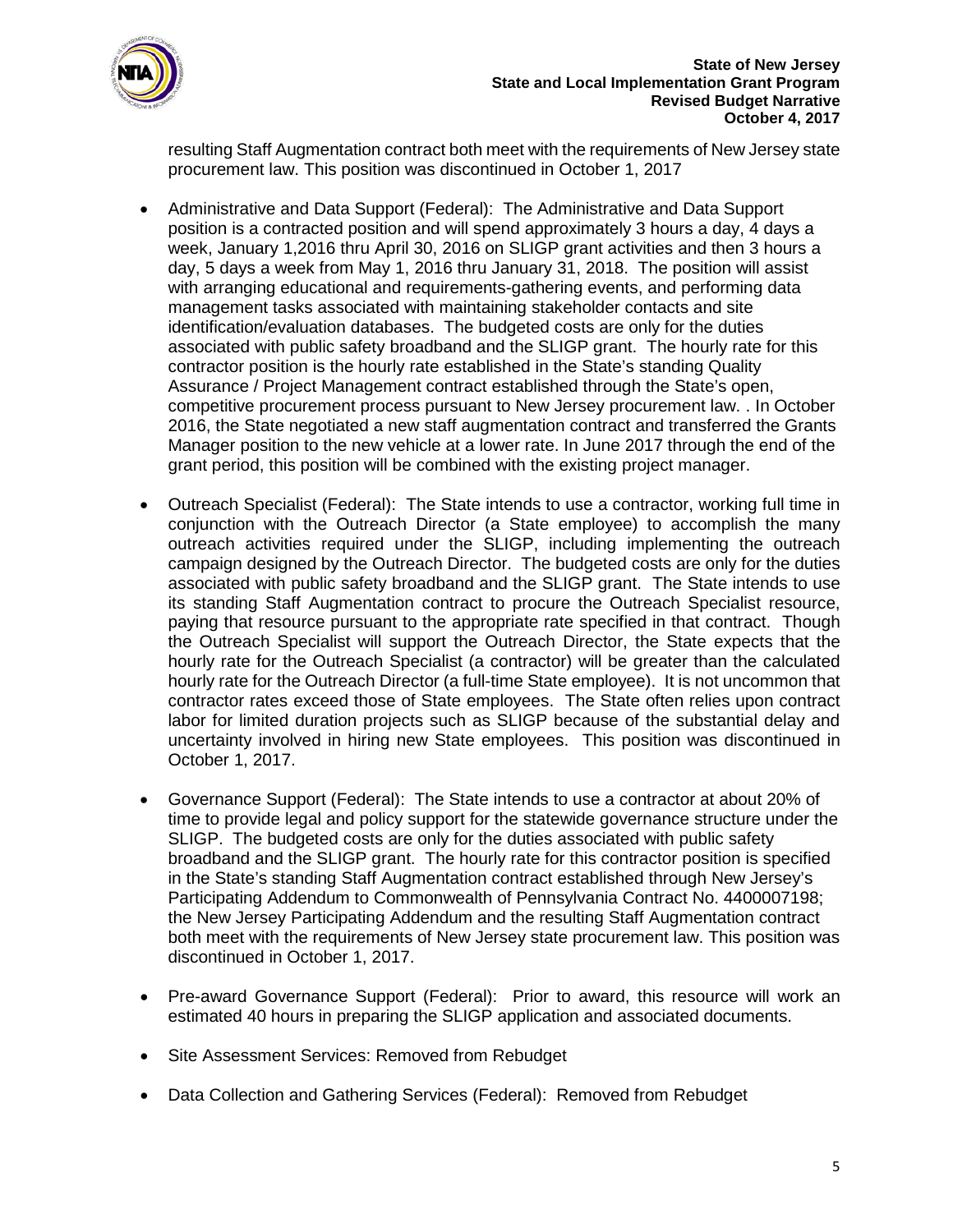

- Program Analysis and Recommendations, Data Collection and Support (Federal) Review of program materials and review and synthesis of data collected.
- State Plan Analysis (Federal) Analysis of FirstNet initial and final State plan with detailed coverage comparisons and review of technical, process and policy implications
- County and Municipal Outreach sessions (Federal) 21 county outreach sessions and 15 municipal sessions
- PSAP Integration (Federal) Study of impacts of FirstNet capabilities on PSAP's with recommendations on integration
- Contractor Support (Federal) Regional / Discipline based workshop with focus on scenarios / case studies that will engage stakeholders on capabilities FirstNet will engender.

## **Construction**

| <b>Federal:</b>     | S 0 |
|---------------------|-----|
| <b>Non-Federal:</b> | S 0 |
| Total:              | \$0 |

The State does not plan to have any construction costs for this grant program.

## **Other**

| <b>Federal:</b>     | \$43,516.00 |             |  |
|---------------------|-------------|-------------|--|
| <b>Non-Federal:</b> | S.          | n           |  |
| Total:              |             | \$43,516.00 |  |

See the Detailed Budget Spreadsheet for calculations

- Governance Bodies (Non-State Employee) Member Time (Non-Federal): Removed from Rebudget
- Printing (Federal): OHSP estimated cost of printing flyers, padfolios, pens, posters, and SLIGP information data sheets through State contract vendors to provide information on the NPSBN and how it can be used by various public safety entities.
- Meeting Attendance Time (Non-Federal): Removed from Rebudget
- Meeting Facilities (Federal): Where necessary, the State intends to purchase access to meeting facilities for education and outreach meetings, including any equipment rental (such as screens upon which to project a presentation).

## **Indirect**

| <b>Federal:</b>     | S 0 |
|---------------------|-----|
| <b>Non-Federal:</b> | S 0 |
| Total:              | S 0 |